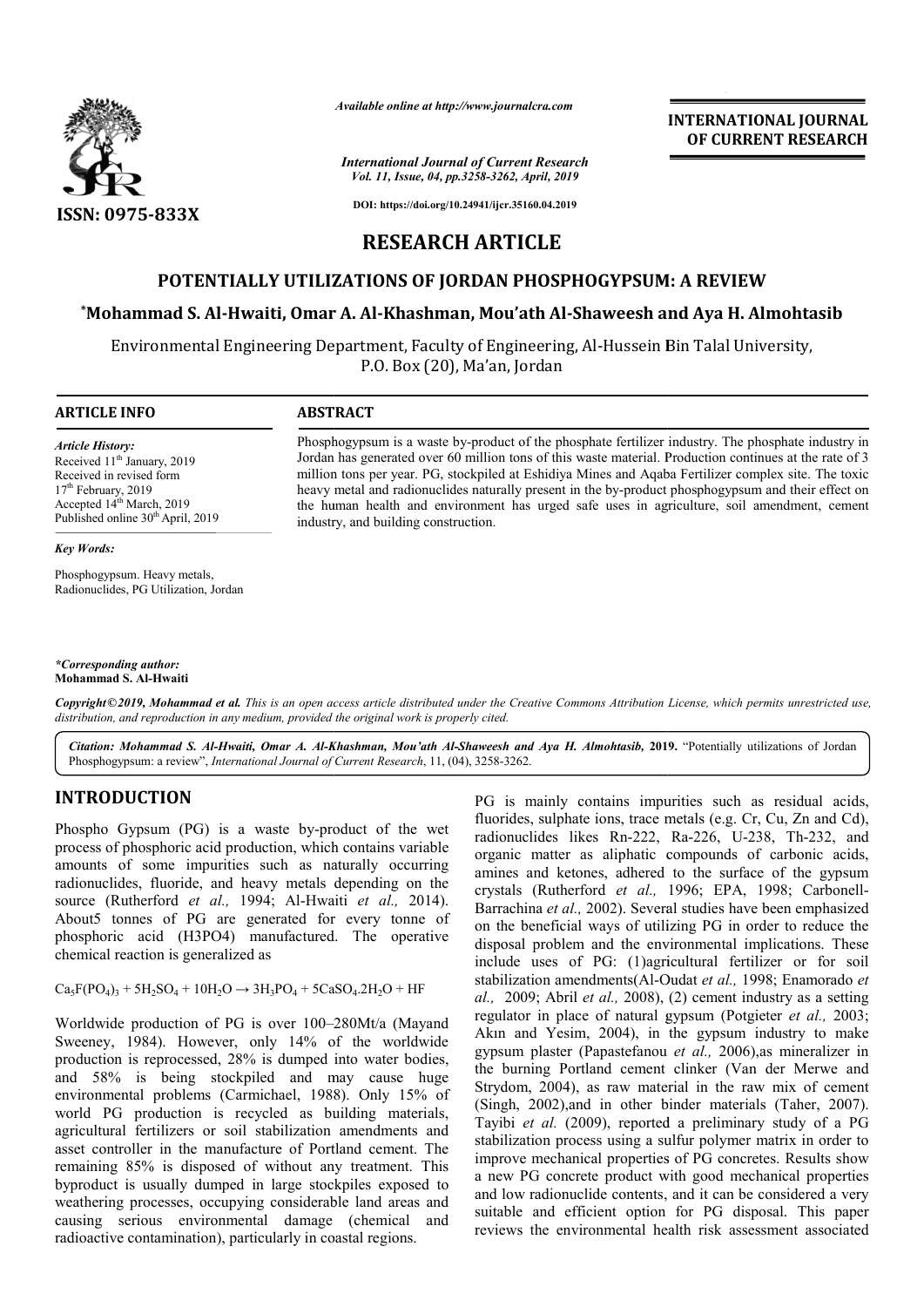with Jordan PG uses and their current and future management and the suggested way to value the high amount of phosphogypsum produced.

**Physico-chemical properties of PG:** PG properties are dependent upon the nature of the phosphate ore, the type of wet process employed, the plant operation efficiency, the disposal method, and the age, location and depth of the landfill or stack where the PG is dumped (Arman and Seals, 1990).Al-Hwaiti *et al.* (2005) studied the XRD characterizations of the phosphogypsum detected gypsum and minor levels of quartz and mica. Fluorides and phosphates were present, as well as compounds of aluminum, magnesium, barium, iron and other elements. SEM examinations confirmed the presence of gypsum and minor quartz. Particle size distributions of Al, P, Ca, S, and Si in coarse, medium, and fine fractions, obtained for the total digestion are shown in Table 1. Silicon is enriched in the coarse size fraction, which might be attributed to the fact that this element is associated with quartz mineral phase as reported by XRD (Al-Hwaiti *et al.,* 2005) and SEM.

**Heavy metals in Phosphogypsum:** Mean heavy metals concentrations (ppm) in phosphogypsumis shown in Table 2. Al-Hwaiti *et al.* (2010a) investigated the particle size distributions of total As, Cd, Cr, Cu, Mn, Mo, Ni, Pb, Se, V, and Zn are shown in Table 3. Zinc was the most abundant heavy metal in both Aqaba and Eshidiyaphosphogypsum. The lowest values observed were for Cd which was slightly less abundant than Cu. Fine particles (0.053 mm) were slightly enriched in most of the trace metals; but no analyze shows clear tendency towards enrichment in small particles

**Radionuclides in phosphogypsum:** Radionucides, as mentioned above PG contains relatively high levels of U-series radionuclides naturally present in the phosphate rock. Depending on the quality of the rock source, PG can contain as much as 60 times the levels normally found prior to processing. The most important source of PG radioactivity is reported to be 226Ra (Al-Hwaiti *et al.,* 2010b; Al-Hwaiti and Ranville, 2010). Some authors have also reported high  $^{238}$ U and <sup>210</sup>Po activity. Ra-226 produces radon gas  $(^{222}Rn)$ , which has a short half-life of 3.8 days, an intense radiation capacity, and causes significant damage to internal organs. Particle size distributions of radio nuclides are shown in Tables 3. The distribution was presented by coarse, medium and fine. All analyzed elements are enriched in the fine size fraction. The mean  $(\pm SD)$  of <sup>226</sup>Ra concentrations in ten samples of Jordan PG is  $601 \pm 98$  Bq/kg, which falls near the midrange of values reported for PG samples collected worldwide. Jordan PG generally shows no analytically significant enrichment  $(>10\%)$ of 226Ra in the finer (>53 lm) grain size fraction (Zielinski *et al.* 2011;Al-Hwaiti and Ranville, 2010). Phosphogypsum samples collected from two industrial sites with different sources of phosphate rock feedstock show consistent differences in concentration of  $^{226}$ Ra and rare earth elements, and also consistent trends of enrichment in these elements with increasing age of PG. The results showed that the percentages of  $^{226}$ Ra and  $^{210}$ Pb in PG are over those in the corresponding phosphate rocks (PG/PR), where 85% of the 226Ra and 85% of the 210Pb fractionate to PG. The sequential extraction results exhibited that most of  $^{226}$ Ra and  $^{210}$ Pb are bound in the residual phase (non-CaSO<sub>4</sub>) fraction ranging from  $45\% - 65\%$  and  $55\% -$ 75%, respectively, whereas only 10%–15% and 10%–20% respectively of these radio nuclides are distributed in the most labile fraction.

#### **Jordan Phosphogyspum uses**

**Application of PG in Agriculture:** Al- Hwaiti *et al.* (2015d) conducted heavy metal contamination in soils and vegetables (tomatoes and green peppers) and to evaluate the possible health risks associated with the consumption of vegetables grown in PG-amended soils. The enrichment factor values indicated that Pb,Cr, Cu, Ni, Zn, and V were depleted to minimally enriched, and Cd was moderately enriched. The pollution load index values indicated that the PG amended soils were strongly polluted with Cd, moderately polluted with Cr and Ni, and slightly polluted with Pb, Cu, Zn and V. The geo-accumulation index values indicated that the PG-amended soils were uncontaminated with Pb, Cr, Cu, Ni, Zn, V, and moderately contaminated with Cd. The trace metal transfer for Cd, Cr, Pb, and Zn concentrations was below what are considered as acceptable limits  $(\leq 1)$  for food production in soil and vegetables (tomatoes and green peppers) at each site area. Soil-to-plant transfer factor values decreased in order of Zn>Pb>Cd>Cr. The biological absorption coefficients in plants are, in order of highest to lowest, Pb>Zn>Cd>Cr, which suggests that Pb is more bioavailable to plants than Cd, Cr, and Zn. Furthermore, this study highlights that both adults and children consuming vegetables (e.g., tomatoes and green peppers) grown in PG-amended soils ingest significant amounts of the metals studied. However, the daily intake of metals (DIM) and the health risk index (HRI) values are  $>1$ , indicating a relative absence of health risks associated with the consumption of vegetables/fruits grown in PG-amended soils. However, while DIM and HRI values suggest that the consumption of plants grown in PG-amended soils is nearly free of risks, there are other sources of metal exposures such as dust inhalation, dermal contact, and ingestion (for children) of metal-contaminated soils, which were not included in this study.

**Cement industry:** Al-Hwaiti, M., (2015b) treated Phospho Gypsum (PG) with lime-water (LWT), Sulphuric acid (SAT), a mixture of H2SO4 and HNO3 (AWT), PG-water (ST), and PG-limestone (LT) was attempted to purify PG and improve its quality so that it can be used for manufacture of ordinary Portland Cement (OPC). The treatment of PG removes  $P_2O_5$ , SO<sub>3</sub>, and MgO impurities into water-leachable phase. Chemical analysis of the treated PG and mechanical properties of OPC mortar after various treatment of PG established improvement of the quality of PG. The purified PG contain less impurities when compared with untreated PG. It was observed that the leachable of P2O5, SO3, and MgO in these samples ranged from 86% to 90%, 69% to 94%, 96% to 99%, respectively, can be achieved using these treatment processes. The major phases Alite  $(C_3S)$ , Belite  $(C_2S)$ , Aluminatetricalcic  $(C_3A)$ , and Tetra-calcium aluminoferrite  $(C_4AF)$ , and control ratios Lime Saturation factor (LSF), Aluminum/Iron ratio (AR), and Silica ratio (SR) were measured. These experimental results showed that the C<sub>3</sub>S, C<sub>3</sub>A and C<sub>4</sub>AF, C<sub>2</sub>S, LSF, AR, and SR contents fulfilled the requirement of the Jordan Standards and European Standards; hence treated PG can be replaced by natural gypsum. The X-ray diffraction analysis of OPC samples showed that  $C_3S$  and  $C_2S$  are major mineral phases,  $C_3A$  and  $C_4AF$  represent as minor constituents while the CaO and MgO represent as trace phases. The effect of treated PG on the mechanical properties of OPC mortar was investigated. The OPC produced with purified phosphogypsum were found to have strength properties similar to those produced from mineral gypsum thus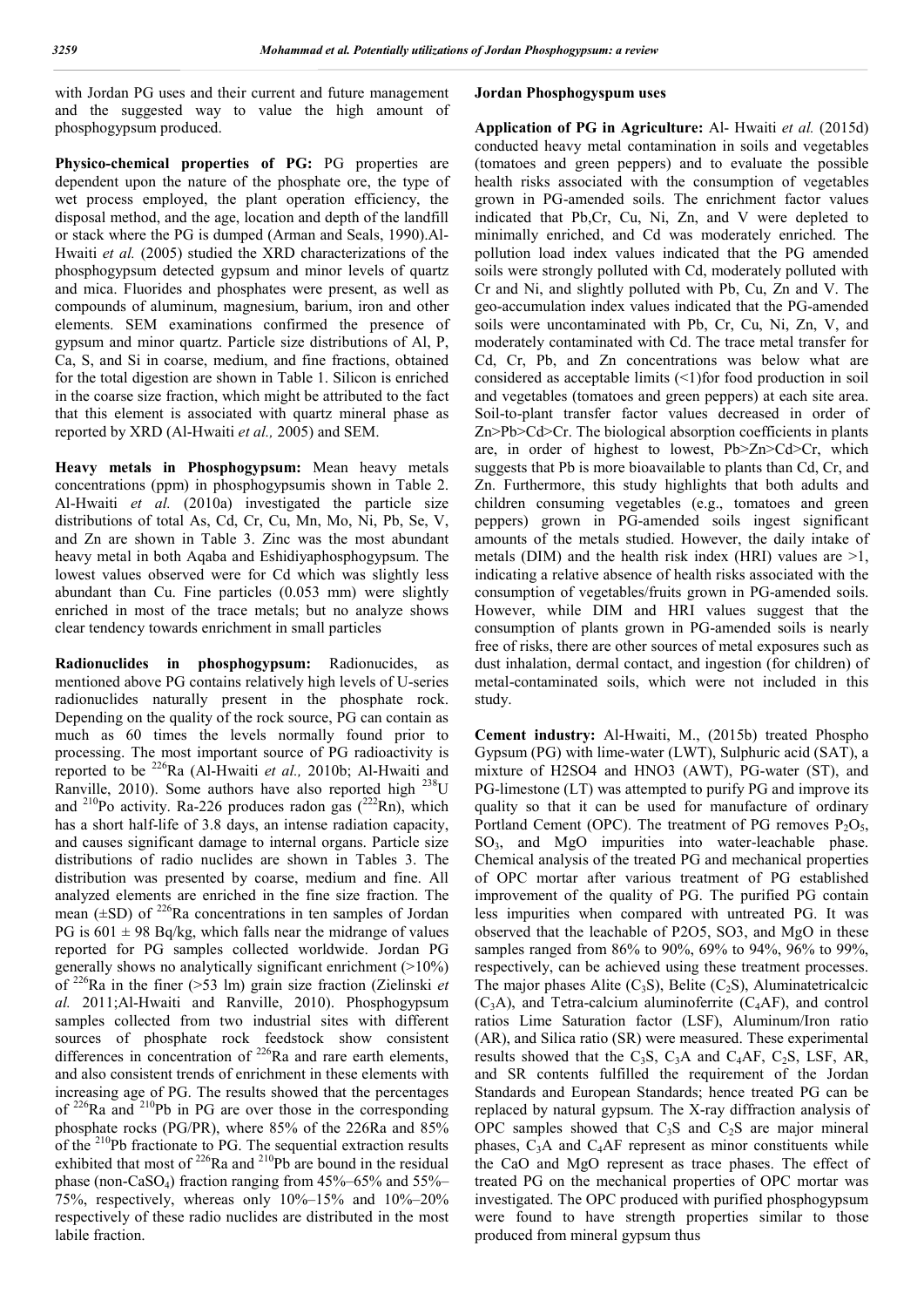| <b>Material</b> | Aqaba |      |      |     |                         | <b>Eshidiya</b>        |      |              |      |     |                    |                 |  |
|-----------------|-------|------|------|-----|-------------------------|------------------------|------|--------------|------|-----|--------------------|-----------------|--|
|                 | Age   | AI   |      | Ca  |                         | Si                     | Age  | $\mathbf{A}$ |      | Ca  |                    | $\overline{sl}$ |  |
| Composite       | l yr  | 3.39 | 34.2 | 272 | <b>April 200</b><br>230 | <b>SERVICE</b><br>10.2 | 1 yr | 10.8         | 63.9 | 266 | San Antonio<br>228 | 7.91            |  |
| Coarse          |       | 3.56 | 32.3 | 263 | 221                     | 9.50                   |      | 13.0         | 74.2 | 267 | 228                | 11.2            |  |
| Medium          |       | 2.77 | 29.6 | 270 | 238                     | 9.33                   |      | 10.3         | 58.9 | 273 | 240                | 8.09            |  |
| Fine            |       | 3.61 | 33.1 | 324 | 258                     | 7.40                   |      | 10.7         | 56.3 | 396 | 337                | 11.7            |  |

#### **Table 1. Particle size distributions of major oxides in Aqaba and Eshidiyaphosphogypsum**

**Table 2. Mean heavy metals concentrations (ppm) in phosphogypsum**

|                   | Mean concentration (ppm) |     |  |    |    |  |  |  |  |  |  |
|-------------------|--------------------------|-----|--|----|----|--|--|--|--|--|--|
|                   | As                       | C d |  | Cu | Zn |  |  |  |  |  |  |
|                   |                          |     |  |    | 29 |  |  |  |  |  |  |
| Aqaba<br>Eshidiya |                          |     |  |    | 23 |  |  |  |  |  |  |

**Table 3. Particle size distributions of heavy metals**

| Aqaba | <b>Material</b>  | As   | C <sub>d</sub> | Co   | $C_{\Gamma}$ | Cu   | Mn   | Mo   | Ni   | Pb   | Se   |      | Zn   |
|-------|------------------|------|----------------|------|--------------|------|------|------|------|------|------|------|------|
| 1 Y   | <b>Composite</b> | 0.12 | 0.01           | 0.02 | 0.04         | 0.06 | 0.02 | 0.01 | 0.22 | 0.01 | 0.18 | 0.02 | 0.09 |
|       | Coarse           | 0.10 | 0.01           | 0.02 | 0.04         | 0.08 | 0.03 | 0.01 | 0.22 | 0.01 | 0.15 | 0.05 | 0.04 |
|       | Medium           | 0.13 | 0.01           | 0.02 | 0.03         | 0.10 | 0.02 | 0.08 | 0.17 | 0.08 | 0.16 | 0.02 | 0.01 |
|       | Fine             | 0.11 | 0.01           | 0.02 | 0.04         | 0.07 | 0.03 | 0.02 | 0.23 | 0.02 | 0.18 | 0.02 | 0.10 |

| <b>Eshidiva</b> | <b>Material</b>  | As   | Cd   | Co   | Cr   | Cu   | Mn   | Mo   | Ni         | Pb         | Se   | v    | Zn   |
|-----------------|------------------|------|------|------|------|------|------|------|------------|------------|------|------|------|
| 1Y              | <b>Composite</b> | 0.13 | 0.02 | 0.03 | 0.05 | 0.04 | 0.20 | 0.01 | <b>BDL</b> | <b>BDL</b> | 0.21 | 0.04 | 0.12 |
|                 | <b>Coarse</b>    | 0.14 | 0.02 | 0.03 | 0.07 | 0.08 | 0.25 | 0.01 | <b>BDL</b> | <b>BDL</b> | 0.23 | 0.05 | 0.17 |
|                 | <b>Medium</b>    | 0.12 | 0.02 | 0.03 | 0.05 | 0.07 | 0.19 | 0.01 | <b>BDL</b> | <b>BDL</b> | 0.21 | 0.04 | 0.13 |
|                 | Fine             | 0.13 | 0.02 | 0.03 | 0.05 | 0.03 | 0.20 | 0.01 | <b>BDL</b> | <b>BDL</b> | 0.22 | 0.04 | 0.09 |

**Table 3. Particle size distributions of radionuclides in phosphogypsum**

| <b>Nuclide</b>   | $^{234}$ Th = $^{238}$ U | $226$ Ra<br>(measured) | $^{214}Pb = ^{226}Ra$<br>(measured) | $^{214}Bi = ^{226}Ra$ | $226$ Ra (avg.)<br>(calculated) | 210Pb |
|------------------|--------------------------|------------------------|-------------------------------------|-----------------------|---------------------------------|-------|
| Aqaba, I year    |                          |                        |                                     |                       |                                 |       |
| Composite        | 35                       | 459                    | 469                                 | 475                   | 468                             | 425   |
| Coarse           | 43                       | 484                    | 489                                 | 484                   | 485                             | 414   |
| Medium           | 35                       | 434                    | 449                                 | 435                   | 439                             | 415   |
| Fine             | 65                       | 464                    | 454                                 | 465                   | 461                             | 415   |
| Eshidiya, 1 year |                          |                        |                                     |                       |                                 |       |
| Composite        | 70                       | 574                    | 601                                 | 582                   | 586                             | 566   |
| Coarse           | 108                      | 584                    | 631                                 | 607                   | 607                             | 542   |
| Medium           | 68                       | 562                    | 554                                 | 549                   | 555                             | 566   |
| Fine             | 68                       | 838                    | 786                                 | 761                   | 795                             | 607   |

fulfilling Jordan Standards and European Standards. The present study indicates that the use of PG in OPC manufacture can solve the waste disposal problem thus cleaning our environment at one hand, on the other hand it can save natural raw materials i.e gypsum.

**Phosphogypsum as a building material:** Al-Hwaiti, M (2015a) measured the mean values of activity concentration of  $^{226}$ Ra,  $^{232}$ Th, and  $^{40}$ Kare in the lower range of typical values reported for phosphogypsum samples collected worldwide. Al-Hwaiti et al. (2014)calculated radiological hazard indices such as the radium-equivalent activity( $Ra_{eq}$ ), the gamma index (I<sub>γ</sub>) alpha index  $(I_{\alpha})$ , the absorbed gamma dose rate  $(D_{\text{in}})$ , and the corresponding annual effective dose  $(E_{in})$  were assessed for building materials ford wellings.

The results of assessment exhibit that all phosphogypsum samples are higher than the recommended safe limit for building materials for dwellings, except for the radiumequivalent activity (Ra<sub>eq</sub>). Overall assessment, it can be concluded that the possibility of using Eshidiya phosphogypsum in building materials in proportions lower than 100 % will be safe. The mixture of phosphor gypsum with normal gypsum can dilute the concentrations of natural radionuclides allowing the use of the mixed building materials to be safe from a radiological point of view.

**Phosphogypsum treatment:** Al-Hwaiti, M (2015c) treated Phospho Gypsum (PG) in order to reduce activity concentrations of  $226$ Ra, which was found to exceed that permitted by international regulations. Treatment methods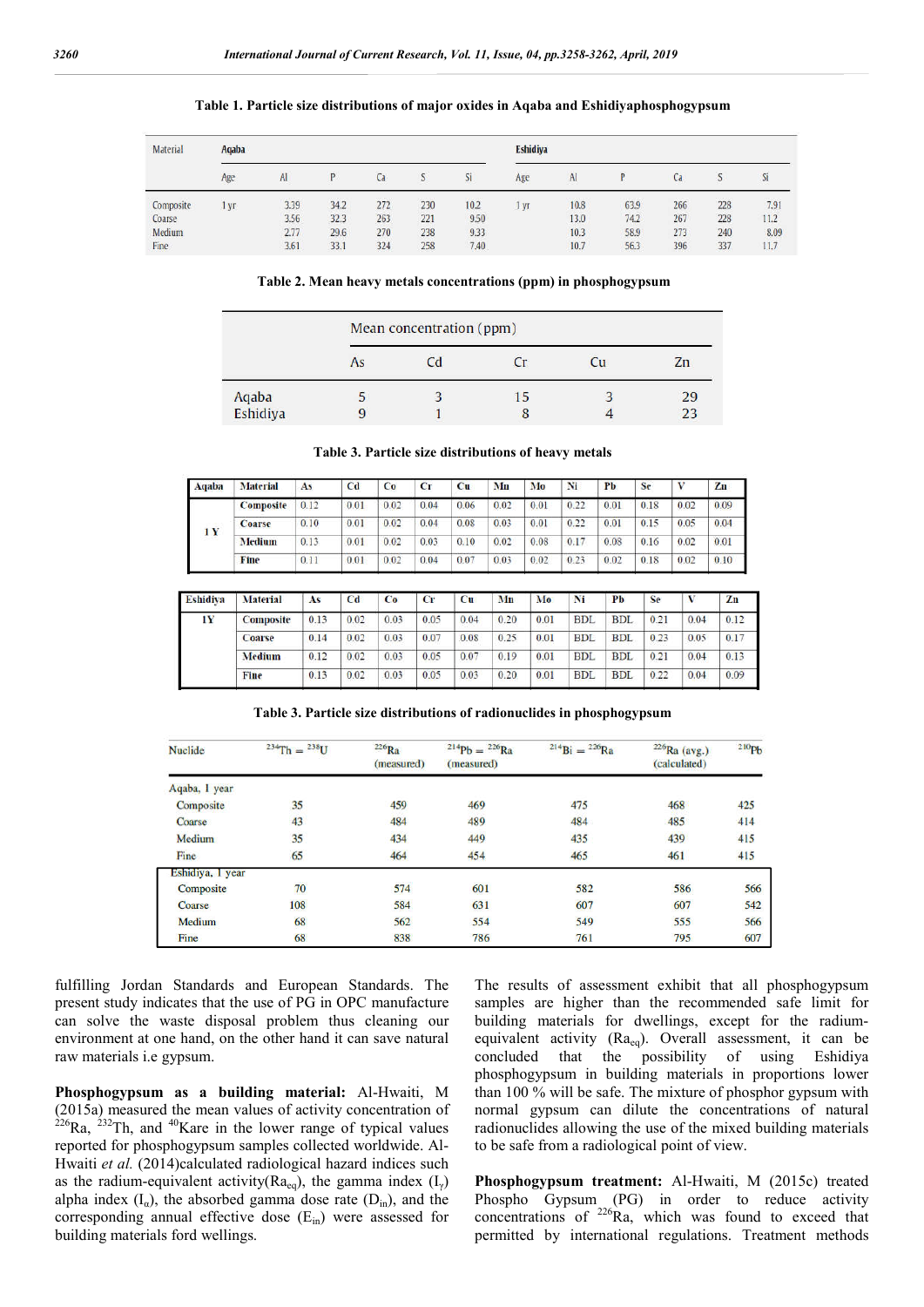using hybrid water treatment, sulphuric acid treatment, mixed acid  $(H_2SO_4$  and  $HNO_3)$  treatment, household water treatment and calcium carbonate powder treatment were applied. Reduction of <sup>226</sup>Ra content inphosphogypsum by 80–85 % can be achieved using these treatment processes. The radium equivalent activity (Ra<sub>eq</sub>), gamma index (I<sub>v</sub>), alpha index (I<sub>a</sub>), absorbed gamma doserate  $(D<sub>in</sub>)$ , and corresponding annual effective dose  $(E_{in})$  were evaluated for public exposure due to the use of treated phosphogypsum in building materials and for other purposes. The calculated values of the  $(Ra_{eq})$ ,  $(I_{\gamma})$ , and  $(I_{\alpha})$  forall the treated phosphogypsum samples are significantly below the recommended upper level of unity used as anindex of radiological hazard. The measured mean value of the  $(D<sub>in</sub>)$  is about 20 % lower than the population-weighted average value of 84 nGy h-1 for the indoor absorbed doserate. The estimated values of the indoor annual effective dose for all the treated phosphogypsum samples are significantly below the recommended upper level of 1 mSv. The mean value of the  $(E_{in})$  is about 70 % lower than up perlevel of 1 mSv.

#### **Conclusion**

In the overall assessment, it can be concluded that using treated PG in proportions up to 100 % of building materials and other applications will be safe from the radiation protection perspective. Treated PG improves the strength development when used in OPC and hence it can be used in construction industry for preparation of OPC replacing natural gypsum, which is a valuable ingredient of OPC, to achieve economy. Untreated PG, it can be concluded that the possibility of using in building materials in proportions lower than 100 % will be safe. For agriculture purposes, special consideration should be taken because these results reveal that the application of this amendment at normal rates may result in Cd and Pbconcentrations in vegetables above acceptable limits in the long term, with associated consumption risks due to those metals. Therefore, further studies are needed to determine the growth, performance, and mechanisms whereby such plants are able to thrive in contaminated soils, and metal accumulation of the sespecies in the long term.

### **REFERENCES**

- Abril, J. M., Garcı´a-Tenorio, R., Enamorado, S. M., Hurtado, M. D., Andreu, L., Delgado, A. 2008. The cumulative effect of three decades of phosphogypsum amendments in reclaimed marsh soils from SW Spain: 226Ra, 238U and Cd contents in soils and tomato fruit. *Science of the Total Environment*, p. 403, 80–88.
- Akın, A.I., Yesim, S. 2004. Utilization of weathered phosphogypsum as set retarder in Portland cement. *Cement and Concrete Research*, 34 (4): p. 677-680.
- Al-Hwaiti, M. 2015a. Assessment of the radiological impacts of utilizing treatment phosphogypsum as main constituent in the building materials in Jordan. Environmental Earth Sciences. DOI 10.1007/s12665-015-4354-2.
- Al-Hwaiti, M. 2015b. Influence of treated waste phosphogypsum materials on the properties of Ordinary Portland Cement. *Bangladesh J. Sci. Ind. Res*. 50(4): p. 241-250.
- Al-Hwaiti, M., Araf, K, Harara, M. 2015c. Removal of heavy metals from waste phosphogypsum materials using polyethylene glycol and polyvinyl alcohol methods. Elsevier: *Arabian Journal of chemistry*.doi.org/10.1016/ j.arabjc.2015.08.006.
- Al-Hwaiti, M., Khashman, O. 2015d. Health risk assessment of heavy metals contamination in tomato and green pepper plants grown in soils amended with phosphogypsum waste materials. *Environmental Geochemistry and Health*, 37: p. 287–304.
- Al-Hwaiti, M., Al-Khashman, O., Al-Khatib, L.A., Fraige, F. 2014. Radiological hazard assessment for building materials incorporating phosphogypsum made using Eshidiya mine rock in Jordan. *Environmental Earth Sciences*, (71): p. 2257–2266.
- Al-Hwaiti, M., Ross, P., Ranville, J. 2010a. Bioavailability and mobility of trace metals in phosphogypsum from Aqaba and Eshidiya, Jordan. *The Chemie der Erde Geochemistry,*  p. 70, 283-291.
- Al-Hwaiti, M., Zielinskia, R., Budahn, J., Ranville, J., Ross, P. 2010b. Distribution and mode of occurrences of radionuclides in phosphogypsum from the Aqaba and Eshidiya fertilizer plants, Jordan. *Chinese Journal of Geochemistry,* 29: p. 261-269.
- Al-Hwaiti, M. and Ranville, J. 2010. Distribution of heavy metal and radionuclide contamination in soils related to phosphogypsum waste stockpiling in the Eshidiya Mine, Jordan. *The International Journal Geochemistry: Exploration, Environment, Analysis,* 10: p. 419-433.
- Al-Hwaiti, M., Carney, J.F. Ross, P., Ranville, J. 2005. Heavy Metal Assessment of Phosphogypsum Waste Stockpile Material from Jordan. *American Society of Mining and Reclamation.* p. 19-23*.*
- Al-Oudat, M., Arslan, A., &Kanakri, S. 1998. Physical and chemical properties, plant growth, and radionuclide accumulation effects from mixing phosphogypsum with some soils. *Communications Soil Science Plant Analysis*, 29: p. 2515–2528.
- Arman, A., Seals, R.K., 1990. A preliminary assessment of utilization alternatives for phosphogypsum. Proceedings of the Third International Symposium on Phosphogypsum, Orlando, FL, FIPR Pu. Nº 01-060-083; 2: p. 562-575.
- Carmichael, J. B. 1988. Worldwide production and utilization of phosphogypsum. In Proceedings of the Second International Symposium on Phosphogypsum. Miami, Florida, U.S.A. Bartow, Fla.: Florida Institute of Phosphate Research. Publication No. 05-037-055.
- Carbonell-Barrachina, A., DeLaune, R.D., Jugsujinda, A. 2002. Phosphogypsum chemistry under highly anoxic conditions. *Waste Management* 22 (6): p. 657-665.
- Enamorado, S., Abril, J. M., Mas, J. L., Peria´n˜ez, R., Polvillo, O., Delgado, A., *et al.* 2009. Transfer of Cd, Pb, Ra and U from phosphogypsum amended soils to tomato plants. *Water, Air, and Soil pollution*, 203: p. 65–77.
- EPA. 1998. Code of Federal Regulations, 1998. Title 40, Vol. 7, Parts 61.202 and 61.204 (40CFR61.202 and 40CFR61.204).
- May, A., Sweeney, J.W. 1984. Assessment of environmental impacts associated with phosphogypsum in Florida. IN: R. A. Kuntze (Ed.). The Chemistry and Technology of Gypsum. ASTM Special Technical Publication No. 861, 116-139.
- Papastefanou, C., Stoulos, S., Ioannidou, A., Manolopoulou, M. 2006. The application of phosphogypsum in agriculture and the radiological impact. *Journal of Environmental Radioactivity* 89 (2): p. 188-198.
- Potgieter, J.H., Potgieter, S.S., McCrindle, R.I., Strydom, C.A. 2003. An investigation into the effect of various chemical and physical treatments of a South African phosphogypsum